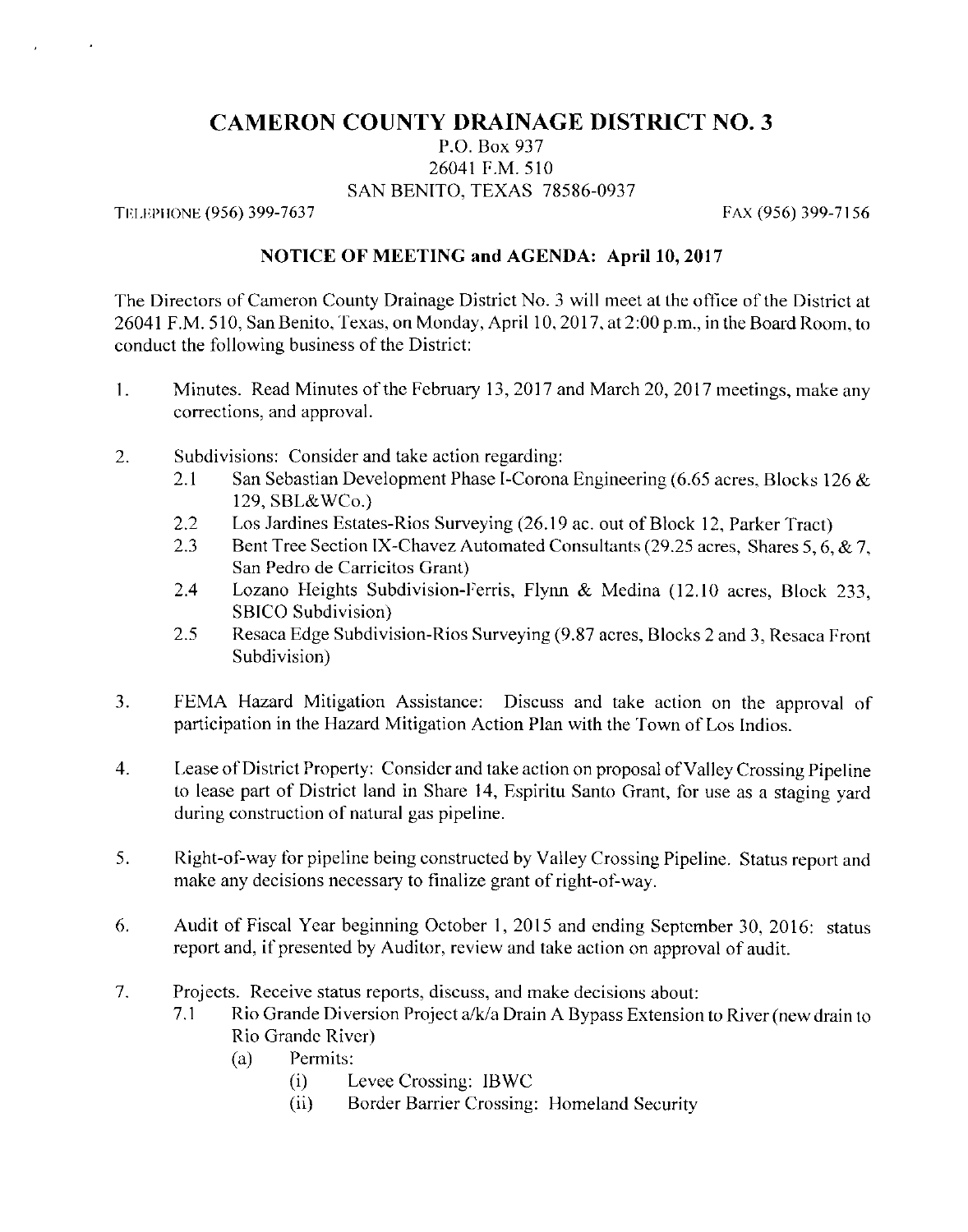- Construction: status report  $(b)$
- Los Ranchitos Drainage Improvements Project--Storm sewers in Los Ranchitos No. 2 7.2 Subdivision: Acquisition of Parcel 6
	- 43/45 undivided interest  $(a)$
	- 2/45 interest  $(b)$
- East Line Drain Relief Project (2012). Right-of-way acquisition. 7.3
- **Green Valley Farms Diversion**  $7.4$ 
	- $(a)$ New drain along east side of Share 14, between Russell Drain No. 6 and FM 510
	- Straightening of Russell Main Drain in Block 4, Parker Tract  $(b)$
- 7.5 Receive reports on any other pending or proposed project
- Joint CCID#2-CCDD#3 Office/Warehouse/Shop Paving Project. Receive status report and 8. consider and make any decisions necessary to finalize contract.
- 9. Equipment & Vehicles
	- 9.1 Brush cutters: Status report on the two of brush cutters, purchased at October 10, 2016 meeting, that had not been delivered as of the March 20, 2017 meeting.
	- 9.2 Excavator: Consider and take action on replacement of Caterpillar 324 EL 2012 Long Reach Excavator
- $10.$ Donations:
	- $10.1$ Randall Crane: Status report and take necessary action on donation of Drains in Blocks 214 and 213, San Benito Land & Water Co.
	- $10.2$ Drains in La Gloria Tract: Status report on survey
- $11.$ Agreements/Rights-of-Way/Permits/Interlocal Cooperation Contracts
	- $11.1$ Drain B-4: Consider request for License Agreement for potable waterline, sewer line. and other utility crossings for new AEP facility, and take action on request.
	- DTL Properties, LLC: Down drain permit, 22.71 acres of land out of Tracts Number 11.2 Three (3), Four (4), and Five (5) of the Alfredo Garza Heirs Partition, in Share Twenty-Two (22) of the Espiritu Santo Grant
	- Drain F Right/Drain F Left-Lots 3, 4, 5, and 6, Block 211, San Benito Land & Water  $11.3$ Company. Status report on amendment of License Agreement to allow utility crossings.
	- 11.4 District Six Drain and Fresnos D-1 Drain: Ebony West Subdivision-Mejia & Rose (Block 57, Los Fresnos Land & Irrigation Company Subdivision). Status report on
		- License Agreement for waterline crossings  $(a)$
		- License Agreement for down drains  $(b)$
	- $11.5$ Drain 21 E: Lozano Heights Subdivision-Ferris, Flynn & Medina (12.10 acres, Block 233, SBICO Subdivision) Status report on License Agreement for down drain.
	- 11.6 Texas Gas Service-Upgrade Existing Gas Lines Over Drain. Attorney Report and make any necessary decisions.
- Reports. Receive reports and make decisions respecting the subject of such reports,  $12.$